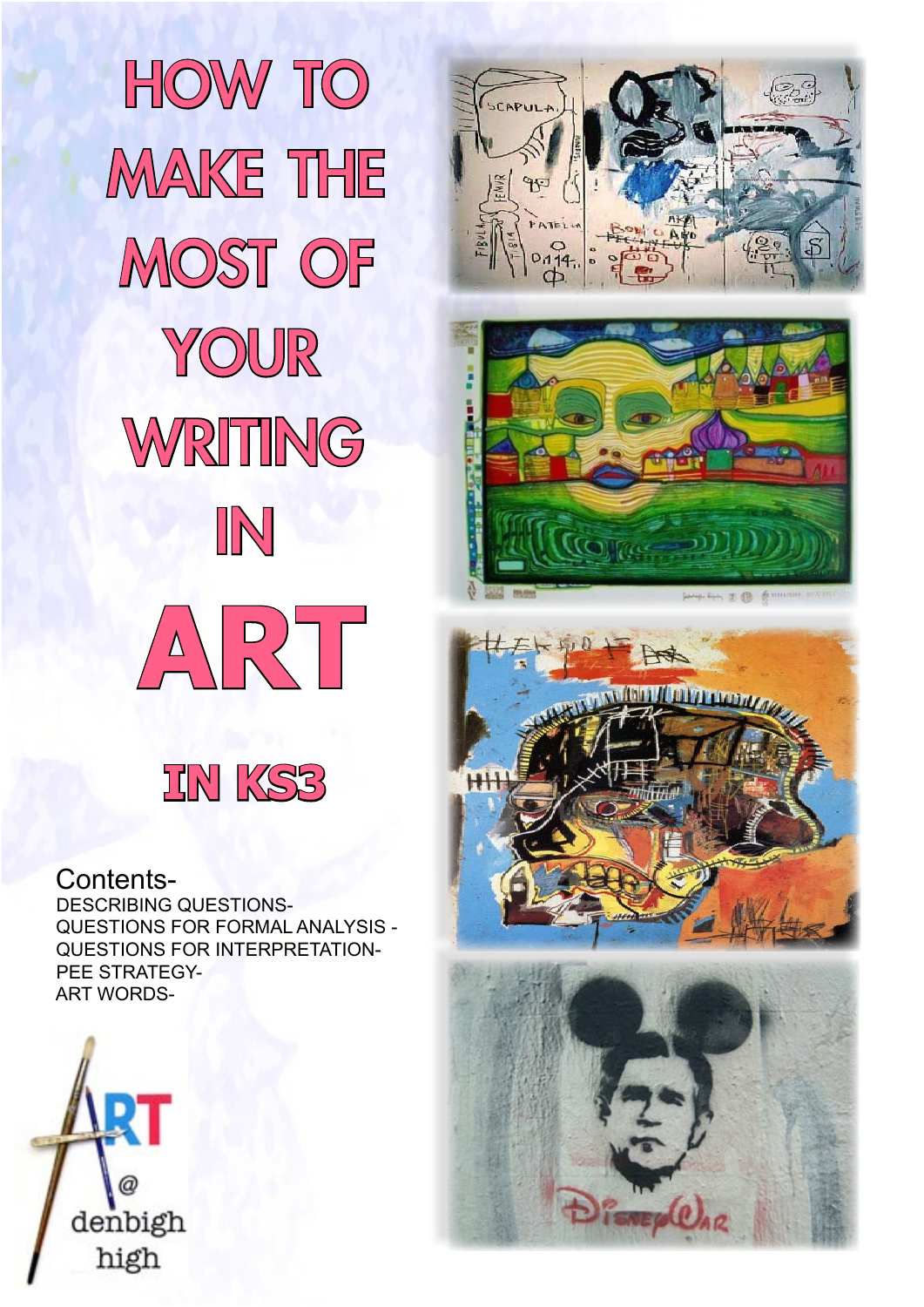**Writing about art is a very important part of the subject and can help you explaining what you are thinking about and what you have learnt the following should be used to help you develop this skill. Good Luck.**

# DESCRIBING QUESTIONS

- What is the title of the work of art?
- Who created it?
- Where was it created?
- When?
- Where is it now, who owns it?
- What is the medium?
	- Acrylic, Oil, Pen & Ink. etc. .
- Is it a painting, lithograph, sculpture, print, drawing, construction?
- What are the dimensions?
- What do you know about the artist?
- What/who is represented or is it abstract?
- How could we describe the picture or work of art?
- List everything that you see do not leave anything out.
	- Write in such a way that the person who is reading can get a mind's eye view
- of

what is in the painting.

- Describe the colours you can see?
- Describe the patterns and shapes that you can see?
- Describe the textures and surface patterns that you can see?



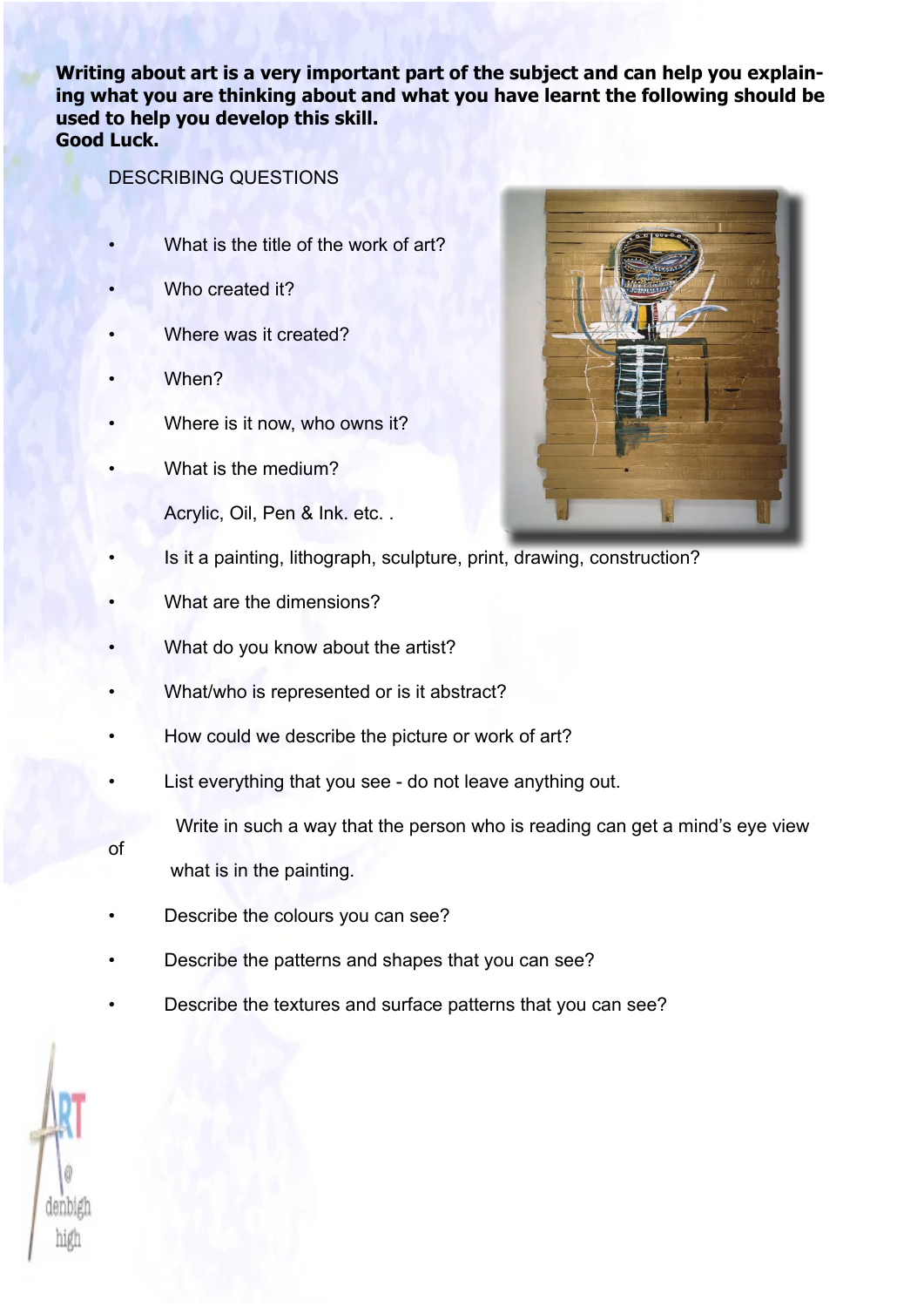- What is the title of the work of art? The artwork I am looking at is called "Gold Gringot
- Who created it? Basquiat created the painting.
- Where was it created? I think the painting was created in New York
- When? It was painted in 1984
- Where is it now, who owns it? The painting can bee seen in the "Broad Art Foundation Santa Monica"
- What is the medium? Acrylic, Oil, Pen & Ink. etc. .

 Basquitat used acrylic paint, paint sticks found materials in this picture he painted it on old wooden planks

- Is it a painting, lithograph, sculpture, print, drawing, construction? It is a painting on a wooden construction.
- What are the dimensionS. The painting measures 297-x185.5 cm.
- What/who is represented or is it abstract?

It is a painting of a man but you can see inside him as if he was an x-ray.

How could we describe the picture or work of art?

I think that the painting is very lively the artist has used very bright colour to draw the figure. I think that the picture is very angry.

• List everything that you see - do not leave anything out. Write in such a way that the person who is reading can get a mind's eye view of what is in the painting.

The painting looks very rushed as there are parts of the painting that have been painted over as if the artist had made a mistake.The paiting looks very rough as if Basquiat was in a rush to finish it. You need to have a go at finishing this..............

Describe the colours you can see?

Basquiat has used a lot of black and white and he has also used some very bright colours such as yellow red blue green and purple.

What do you know about the artist?

enbi

 Basquiat was born in New York and was the son of black immigrants. When he was young he was hurt in a car accident and his mother bought him a book full of images of the inside of bodies. Basquiat was friends with Andy Warhol and he sadly died when he was young.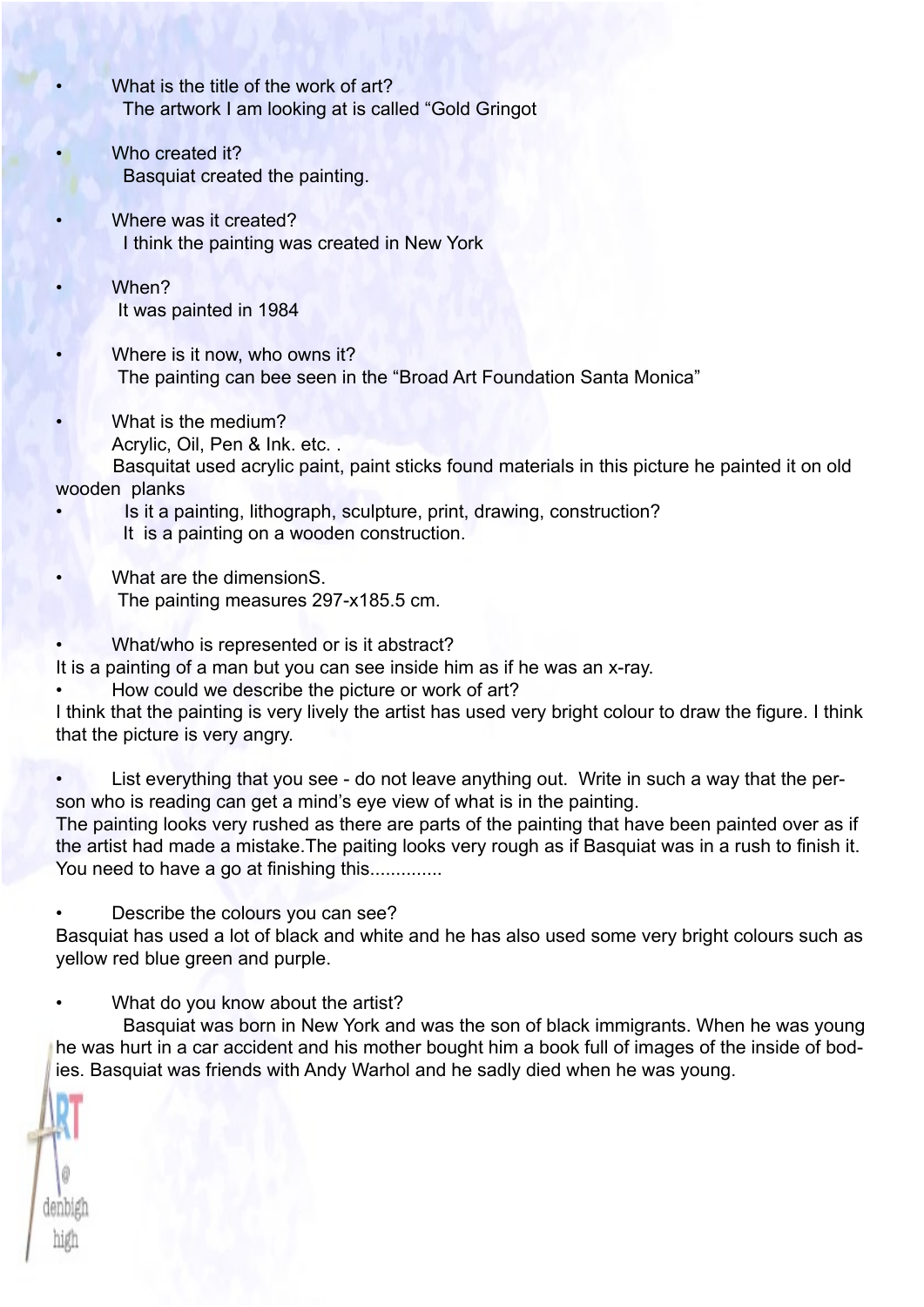# • Describe the colours you can see?

Basquiat has used a lot of black and white and he has also used some very bright colours such as yellow red blue green and purple.

• Describe the patterns and shapes that you can see?

Basquiat has made patterns of the face and ribs. The wooden panels also create a pattern.

• Describe the textures and surface patterns that you can see?

The picture is roughly constructed and looks as if the artist has found wood in a skip it reminds me of an African mask. You can see that Basquiat has painted out the hands in the picture............

Now try and place the answers together to construct a paragraph.This is not just amatter of placing one sentence after another you may have to change the structure of your answers sometimes combining answeres and changing the order.

look closely at the below and work out how each answer has been used to create a well rounded answer.

The artwork I am looking at is called "Gold Gringot it was created by Basquiat in New Your in 1983. The painting can be seen in the "Broad Art Foundation Santa Monica" . Basquitat used acrylic paint, paintsticks found materials in this picture he painted it on old wooden planks. The painting measures 297-x185.5 cm.

The painting is of a man but you can see inside him as if he was an x-ray. I think that the painting is very lively the artist has used very bright colour to draw the figure. I think that the picture is very angry.

The painting looks very rushed as there are parts of the painting that have been painted over as if the artist had made a mistake. The painting looks very rough as if Basquiat was in a rush to finish it.

Basquiat has used a lot of black and white and he has also used some very bright colours such as yellow red blue green and purple which I think add to the feeling of anger in the image. Basquiat was born in New York and was the son of black immigrants. When he was young he was hurt in a car accident and his mother bought him a book full of images of the inside of bodies. Basquiat was friends with Andy Warhol and he sadly died when he was young.

The above piece of descriptive writing would be awarded a Level 4-5.

To achieve a higher level you could try and use the following to improve on the quality of your writ-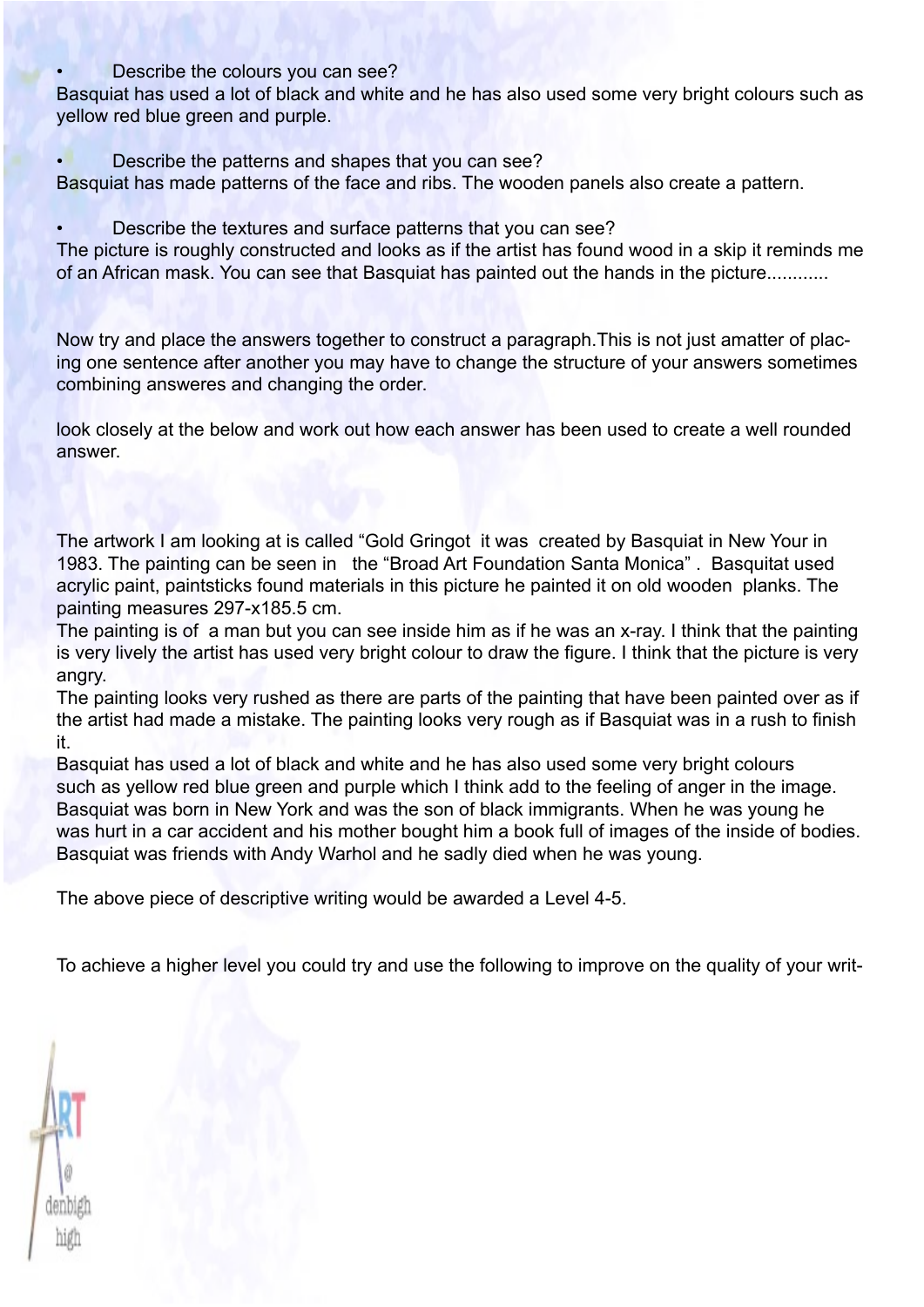# QUESTIONS FOR FORMAL ANALYSIS

- How would you describe the quality of line?
- How would you describe the brushwork?
- What is the focal point?
- How does the artists get you really looking at the art piece.

• How do the visual elements of line, colour relationships, shapes, spatial considerations

textural surface contribute to the piece?

- How would you describe the texture?
- Describe the colour harmonies and contrasts in the composition.
- Are warm colours used by the artist?
- Are cool colours used by the artist?
- Is there an overall colour theme used?
- Why do you think this is?

• Has the artist used dramatic light and dark lighting effects, much like stage lighting (chiaroscuro) effects in the painting or work of art?

- Where are you the viewer in relationship to the painting?
- Are forms organized on a flat plane or are they set deep into space?
- How does the artist achieve this?
- What objects or figures are clear and distinct? What objects are blurry?
- Is harmony achieved in the composition through formal, or asymmetrical means?
- Describe the shapes? Organic, geometrical random?

# QUESTIONS FOR INTERPRETATION

- Do you like this picture? Justify your answer?
- What does the painting "say" to you personally?
- What do you think the story is behind the person in the picture?
- How has the artist used the formal elements –
- line, colour, form, texture, space, and she to create meaning or content?
- What is the function of this work of art?
- Why do you think this picture was created?
- What connection do you see between subject matter and the techniques used?
- How successful has the artist been in presenting and synthesizing the elements of composition with the overall content of the work of art?
- What is the cultural meaning and context of the work of art?
- How does the work of art reflect the social, political, aesthetic, psychological, or cultural ideas of its time?
- What do you know about other works of art by this artist?

• How are the attributes of artist's individual style examined and explored in this particular work?

- What is the function of the work?
- Who might the audience or buyer be for this piece?
- How do others react to this work?
	- How do they interpret it?

1enbi

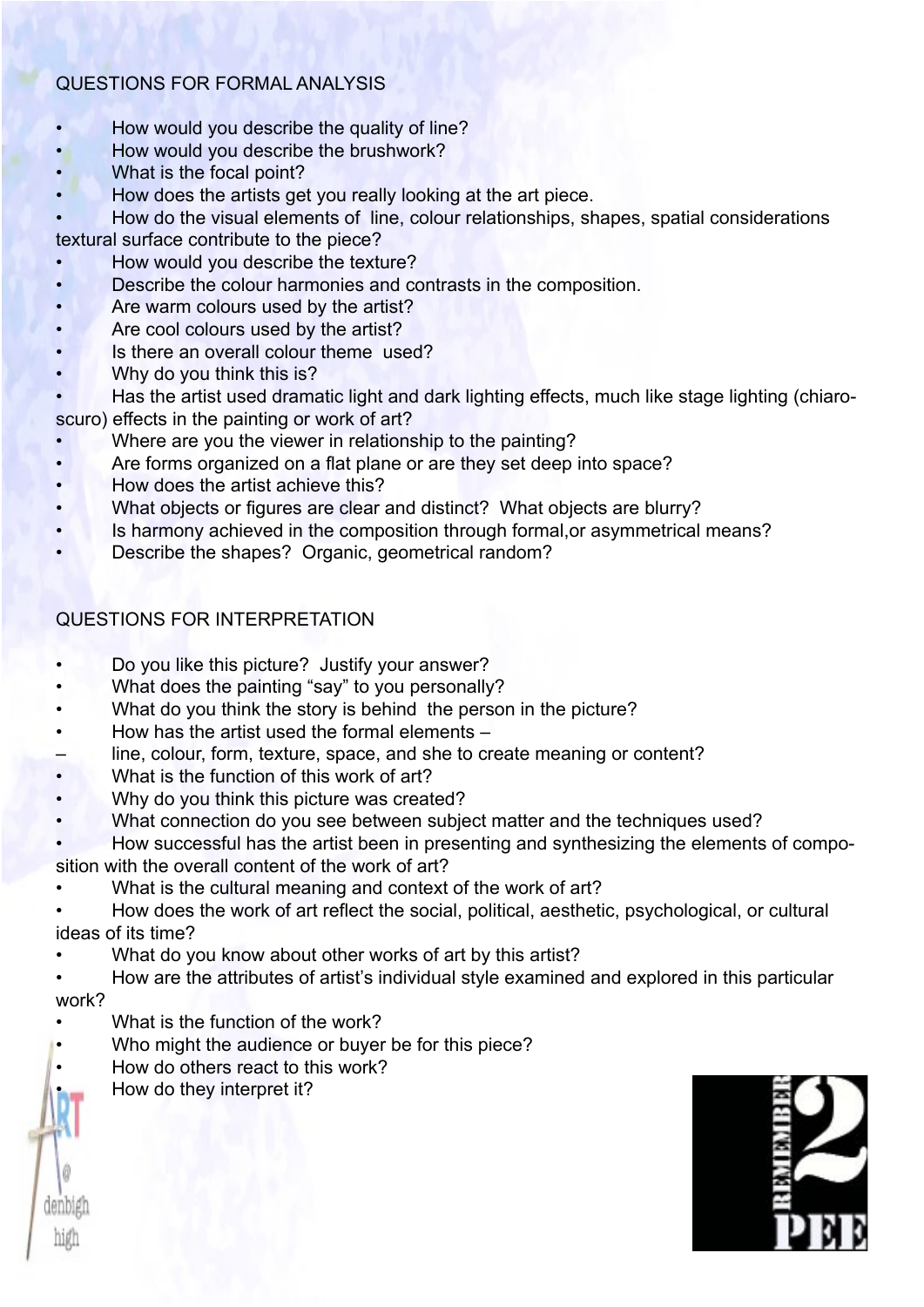# TO WRITE WELL ABOUT ART AND MAKE YOUR VIEW POINT UNDERSTOOD TRY THE FOL-LOWING METHOD

# **Make your...**



**POINT**<br>
The use of colour , mark making shows ... **The artist wants the viewer to . . .**

# **Linking Phrases:**

**I know this because the artist has... This is apparent in the painting where... /part of the painting where... This is shown.......**

**Use some**



**This evidence shows ... The artist does this so that... I know this because the artist has... This is apparent in the painting where... /part of the painting where... This is shown....... And add an**



**POINT Basquiat uses colour expressively.**

# **EVIDENCE**

 **There is a variety of vibrant colours,and parts of the composition are blocked in with thick black and red.**

# **EXPLANATION**

**This makes the image look angry as if the artist was unhappy about something in his life.**

# **Explanation**

**I think this makes the painting seem . . . This makes the image seem . . . This evidence shows ... So it makes it appear that . . . It makes the viewer wonder if . . . So . . . Therefore . . .**



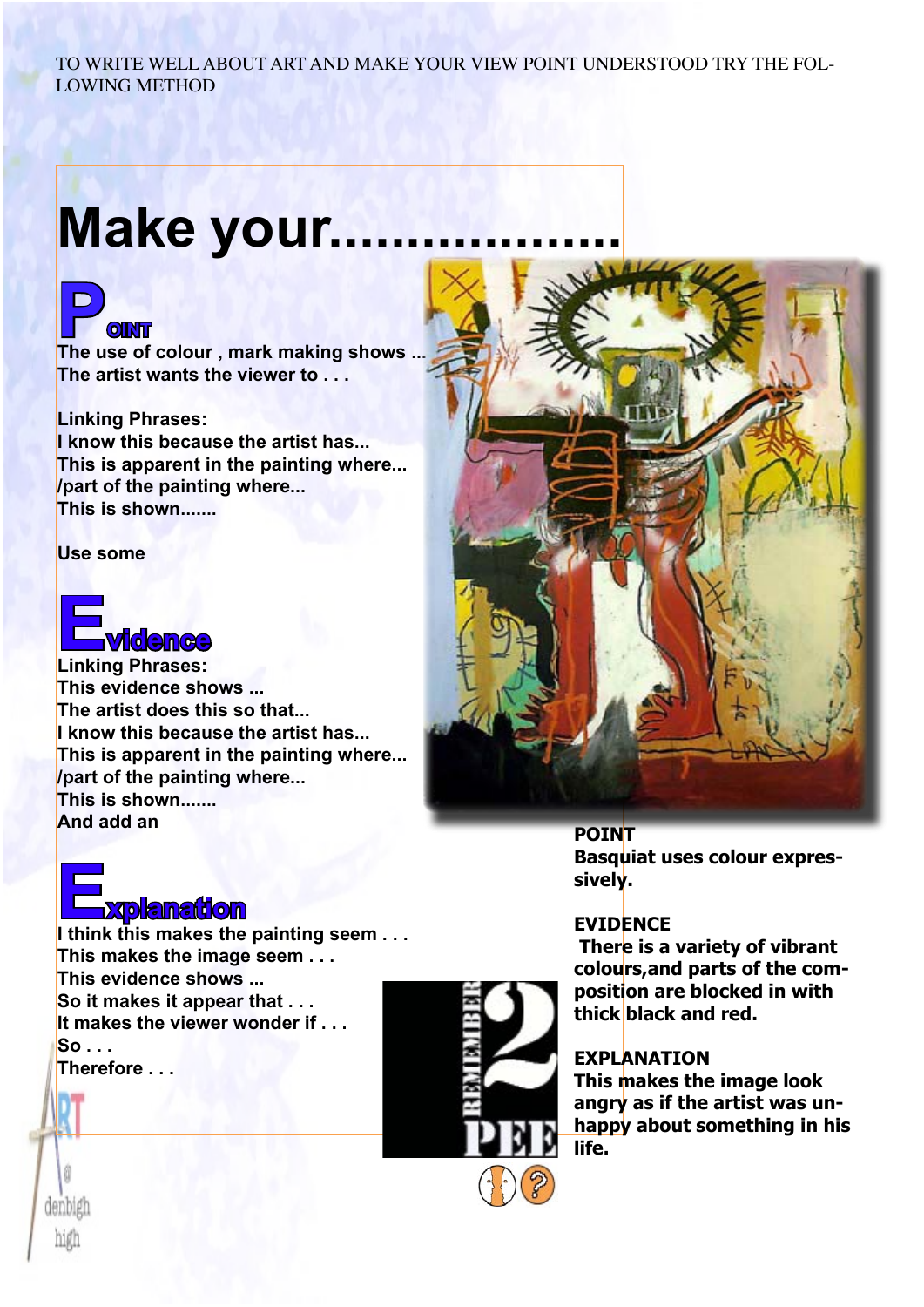

**CINT** There is a lot of fine detail in this drawing



**MCCO** The delicate lines and careful shading of

**the close-up image of the shell are very finely rendered**



**Explanation** This shows that the artist admired **the beauty of the shell**



**OINT** the composition is well balanced in its use of **colour**

**Cence** the artist has used bands of colour that **run across the picture in stripes creating a flowing pattern.**

**Explanation** This shows that the artist was very **interested in the rhythms found in the landscape.**





**OINT** this is a very simple image that asks a question.



**ECONCO** the artist has used bands of colour that **run across the picture in stripes creating a flowing pattern.**

**Enciton** This shows that the artist was very **interested in the rhythms found in the landscape.**